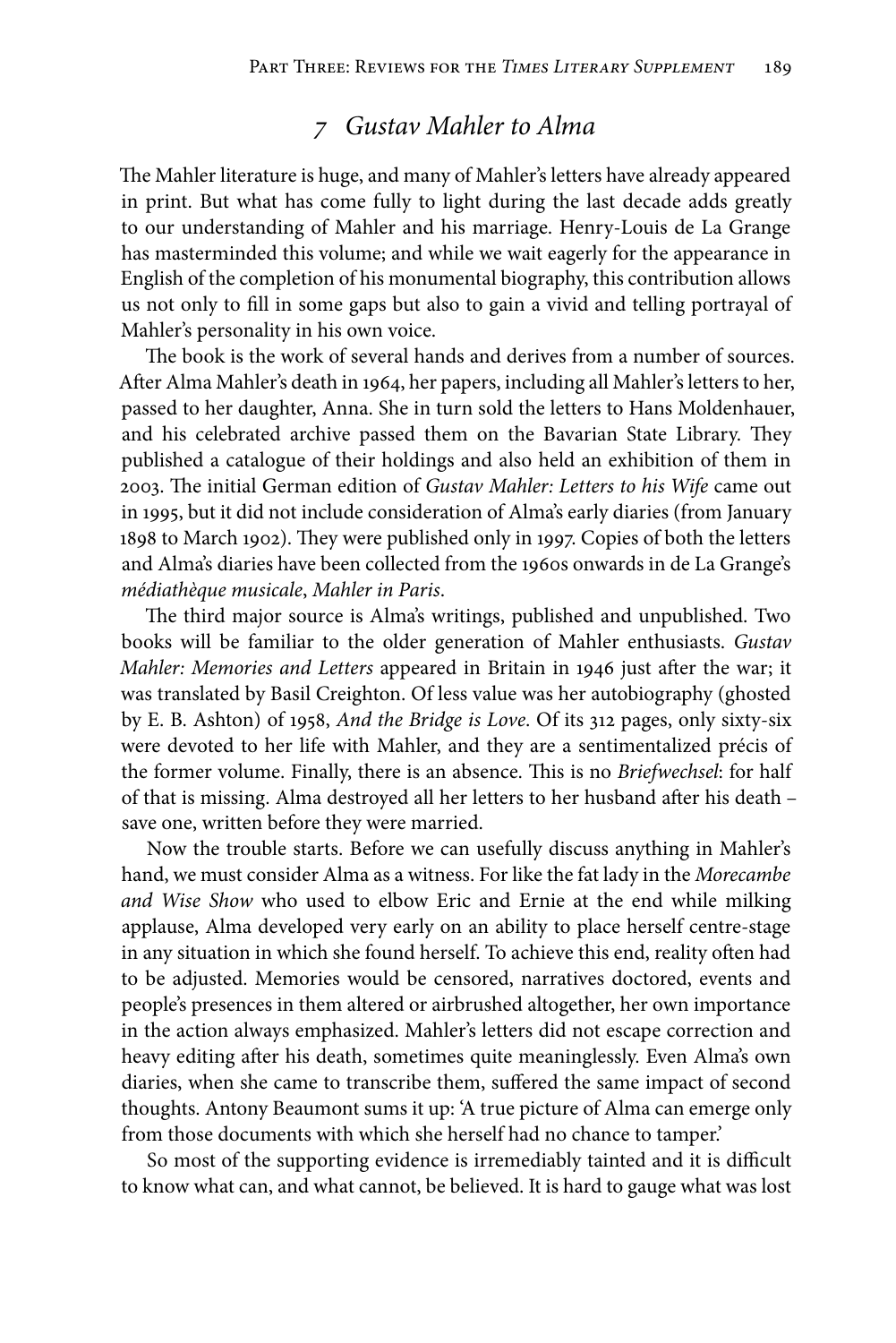to the world when Alma's early ambitions as a composer (to which most of the distortions in her personality were due) were stopped in its tracks by marriage. But her two books show she had another, never fully exploited talent: a flair for writing light romantic fiction. She showed a gift for snappy, journalistic writing: she understood instinctively that any regard for the complexities of truth must give way to the claims of the theatrically effective. She was the high mistress of the *ben trovato* anecdote and the well-told tale. She succeeded in creating a sort of beguiling fiction which gave a romanticized picture of her marriage and her husband on which a whole generation of music-lovers were brought up. It became the life-work of Henry-Louis de La Grange to scrub away at the novelette until he could present in detail a picture of Gustav Mahler as he really was.

The most exciting story Alma has to tell is that of her meeting and marrying Mahler. What the commentary rightly characterizes as 'her desire to create a legend', which she pursued relentlessly throughout her marriage (and indeed for the rest of her life), actually started here. The opening chapter of *Memories and Letters* begins with her ostentatious reluctance to meet Mahler at the Zuckerhandls' dinner party. But by the end of the evening she had made her conquest: 'I was certainly flattered by the exclusive attention he paid me.' In fact, the diaries reveal that she had encountered the great man several times before, with the mixed-up reactions to him typical of a precocious teenager.

Once he had declared himself, Mahler regarded their marriage as settled. He fell in love with Alma and was to love her consistently and constantly until his death. Their basic incompatibility and the twenty-year age gap are sometimes cited as examples of a great man's naivety. They were nothing of the sort. The love letters of December 1901 – almost daily from Berlin, and on 18 and 19 December from Dresden – show clearly that he was fully aware of this young girl's personality with all its virtues and defects, and quite prepared to tell her of them before they married. In short, he knew exactly what he was letting himself in for. The cumulative and longest letter of 19 December was one that he found difficult to write, and knew would be unacceptable: she must lay on one side her composing ambitions and be first and foremost his wife.

Alma was at that very moment still entangled with the composer Alexander Zemlinsky and busy initiating other trivial flirtations. After the initial shock she went, as they say, into denial: she dealt with this letter by virtually ignoring it. In *Memories and Letters* the twenty pages of 19 December are reduced to a vision of Mahler lying awake in Dresden and worrying, "What if I were too old for her?"

After the marriage, the letters fall into two main categories. Most of them are the fruit of Mahler's journeys to fulfil conducting engagements and to supervise first performances all over central Europe. But a sizeable minority were written from Maiernigg (their villa on the Wörthersee) to Alma in Vienna, and a smaller number from Vienna to Alma in Maiernigg. From 1908 onwards, when they had sought and found a house at Toblach in the South Tyrol, most of his letters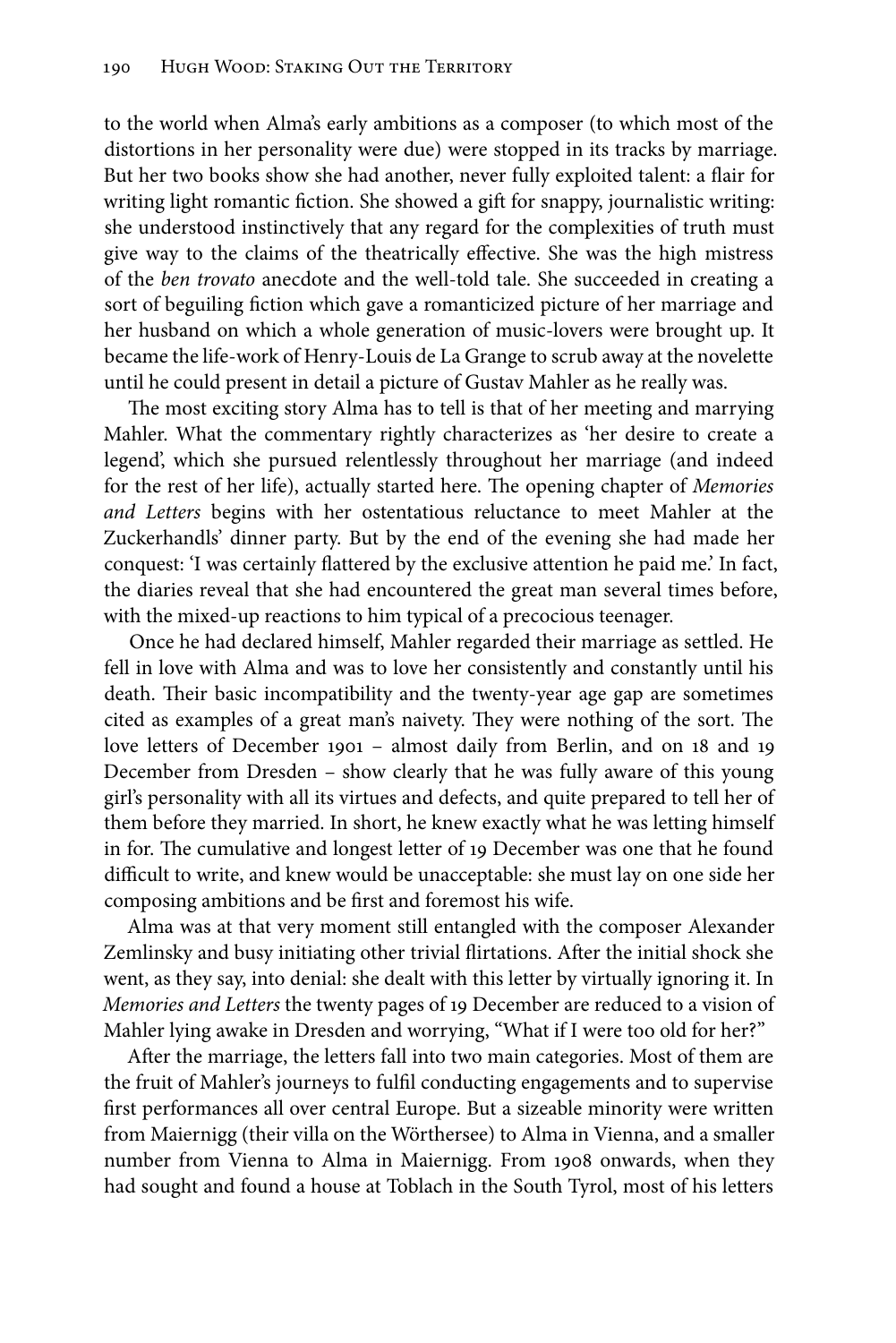(apart, of course, from those written while on tour) are from there, and in 1910 mostly to Tobelbad near Graz, where Alma was enjoying a prolonged stay in a sanatorium.

Mahler was a regular correspondent and especially in the earlier days there is a clear regret over their separation. He expects Alma to write back frequently (and this sometimes means daily) and as fully as he does, and always complains when she fails to do so. He complains even more bitterly about her impossible handwriting – as Zemlinsky had done before him – with a mixture of amusement and exasperation. (Generations of scholars since have felt the same.) As a matter of course he straightaway writes a postcard from the railway station before leaving – sometimes when he has only just said goodbye to her, or at the beginning of a return journey from cities all over Europe – from Amsterdam to St. Petersburg. He always asks after the children and always complains when Alma sends him inadequate news of them.

Once at his destination there is a lively account of rehearsals, of performance, and sometimes of critical reaction. He does not often describe the life of the city he has come to: but a lively picture emerges of the remote Lemberg (Lvov), then very much in the outback of the Habsburg Empire. He also gives a vivid description of Amsterdam, where he stayed with the Mengelbergs. Nine annotated postcards from Zaandam wax lyrical about the place and his visit.

Alma was an intelligent girl and she was well read. Educated people whose mother tongue is German can be expected to respond to a quotation from Goethe's *Faust* more easily than native English speakers would to Shakespeare (Mahler quotes Shakespeare too). He expects thrown-off references from Schiller – a poet he could quote at length – to be picked up as well. He has an endearingly wide range of tag-lines from the libretti of a wealth of not always well-known operas, or ones that have since fallen out of the repertory, such as Albert Lortzing's *Zar und Zimmerman*. (The translator and editor might note in this context that *La dame blanche* is by Boieldieu, not Auber.)

Other composers are discussed, sometimes sharply. A performance of *Tosca*  heard in Lemberg is made fun of: 'I need scarcely add that the score is a masterly sham: nowadays every shoemaker's apprentice is an orchestrator of genius.' Down at Maiernigg on his own, he decides to go through Brahms's chamber music, 'some of which, I regret to say, is sterile note-spinning'. Later, he criticizes Brahms's 'so-called development sections' and compares Brahms generally unfavourably with Wagner. Strauss's *Salome* makes a deep impression, and this starts an (unsuccessful) campaign to stage it at the Hofoper. Some minor Sibelius heard at Helsinki is dismissed ('a standard piece of kitsch spiced with a national sauce'), though when Mahler met Sibelius he found he liked him and could talk to him.

The prevailing tone throughout this correspondence is intimate and jokey, full of puns of the most fiendish ingenuity (which don't at all go into English) and